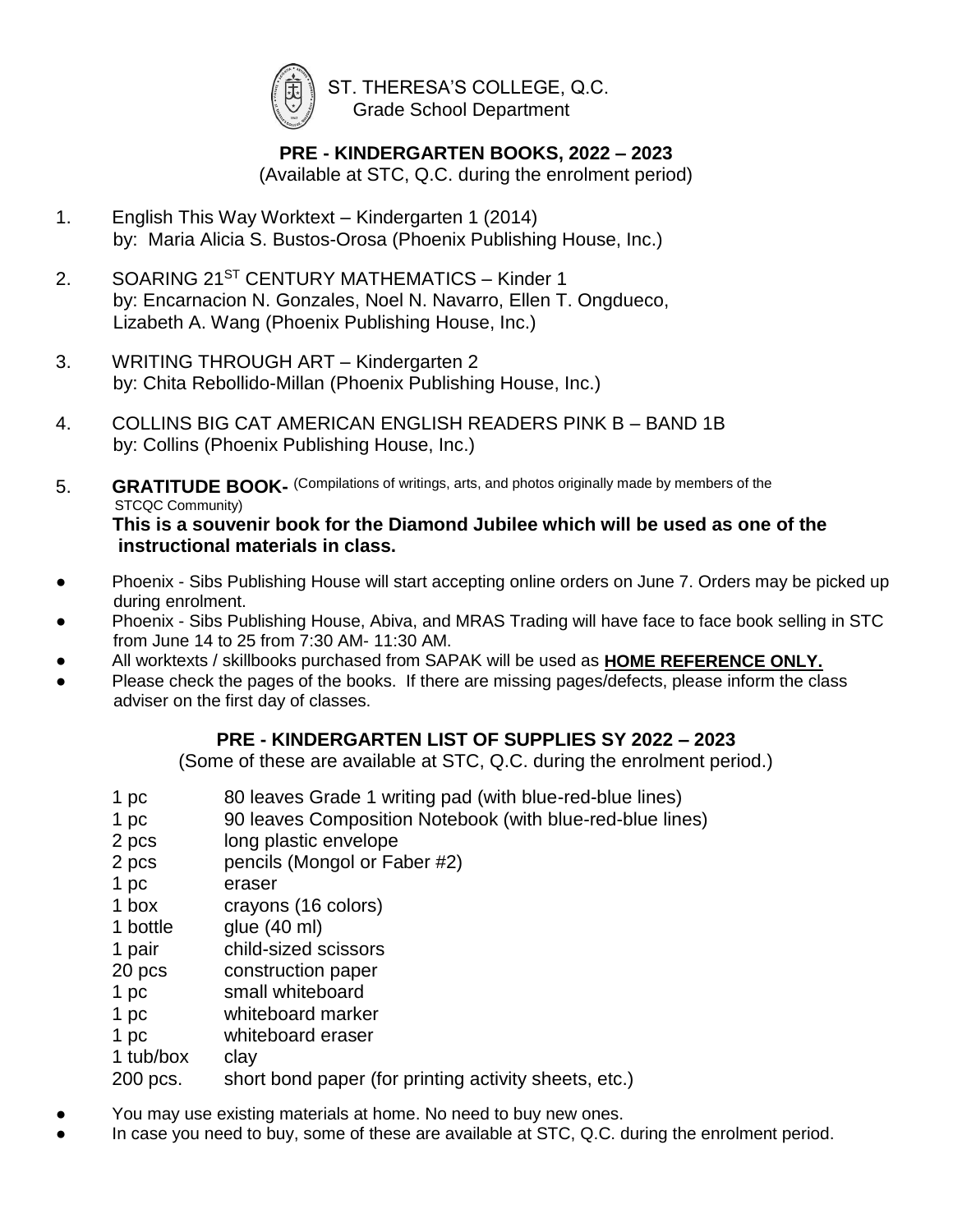

 ST. THERESA'S COLLEGE, Q.C. Grade School Department

## **KINDERGARTEN BOOKS, 2022 – 2023**

(Available at STC, Q.C. during the enrolment period)

- 1. Enjoying God's Gift Kinder by: E. Syquia and C. Musñgi (Phoenix Publishing House, Inc.)
- 2. Learning and Intensifying English Kinder Today (LIFE) Textbook by Marianne L. Lekcharoen (Phoenix Publishing House, Inc.)
- 3. Learning and Intensifying English Kinder Today (LIFE) Skillbook by Marianne L. Lekcharoen (Phoenix Publishing House, Inc.)
- 4. Soaring 21<sup>st</sup> Century Mathematics C Preschool by S. Chua (Phoenix Publishing House, Inc.)
- 5. Pinagyamang PLUMA C: (Wika at Pagbasa para sa Preschool) by: A. Dayag (PHOENIX Publishing House, Inc.) 2016 edition
- 6. Steps to Functional Writing K **(latest edition with QR Codes)** by M.C. Franco (Phoenix Publishing House, Inc.)
- 7. Collins Big Cat America English Readers Red A Band 2A by: Collins (Phoenix Publishing House, Inc.)
- 8. **GRATITUDE BOOK-** (Compilations of writings, arts, and photos originally made by members of the STCQC Community) **This is a souvenir book for the Diamond Jubilee which will be used as one of the**

 **instructional materials in class.**

- Phoenix Sibs Publishing House will start accepting online orders on June 7. Orders may be picked up during enrolment.
- Phoenix Sibs Publishing House, Abiva, and MRAS Trading will have face to face book selling in STC from June 14 to 25 from 7:30 AM- 11:30 AM.
- All worktexts / skillbooks purchased from SAPAK will be used as **HOME REFERENCE ONLY.**
- Please check the pages of the books. If there are missing pages/defects, please inform the class adviser on the first day of classes.

#### **KINDERGARTEN LIST OF SUPPLIES SY 2022 – 2023**

- 1 pc 90 leaves writing notebook (with blue-red-blue lines)
- 2 pcs long plastic envelope
- 2 pcs pencils (Mongol or Faber #2)
- 1 pc eraser
- 1 box crayons (16 colors)
- 1 bottle glue (40 ml)
- 1 pair child-sized scissors
- 20 pcs construction paper
- 1 pc small whiteboard
- 1 pc whiteboard marker
- 1 pc whiteboard eraser
- 1 tub/box clay

1 ream short bond paper (for printing activity sheets, etc.)

You may use existing materials at home. No need to buy new ones.

In case you need to buy, some of these are available at STC, Q.C. during the enrolment period.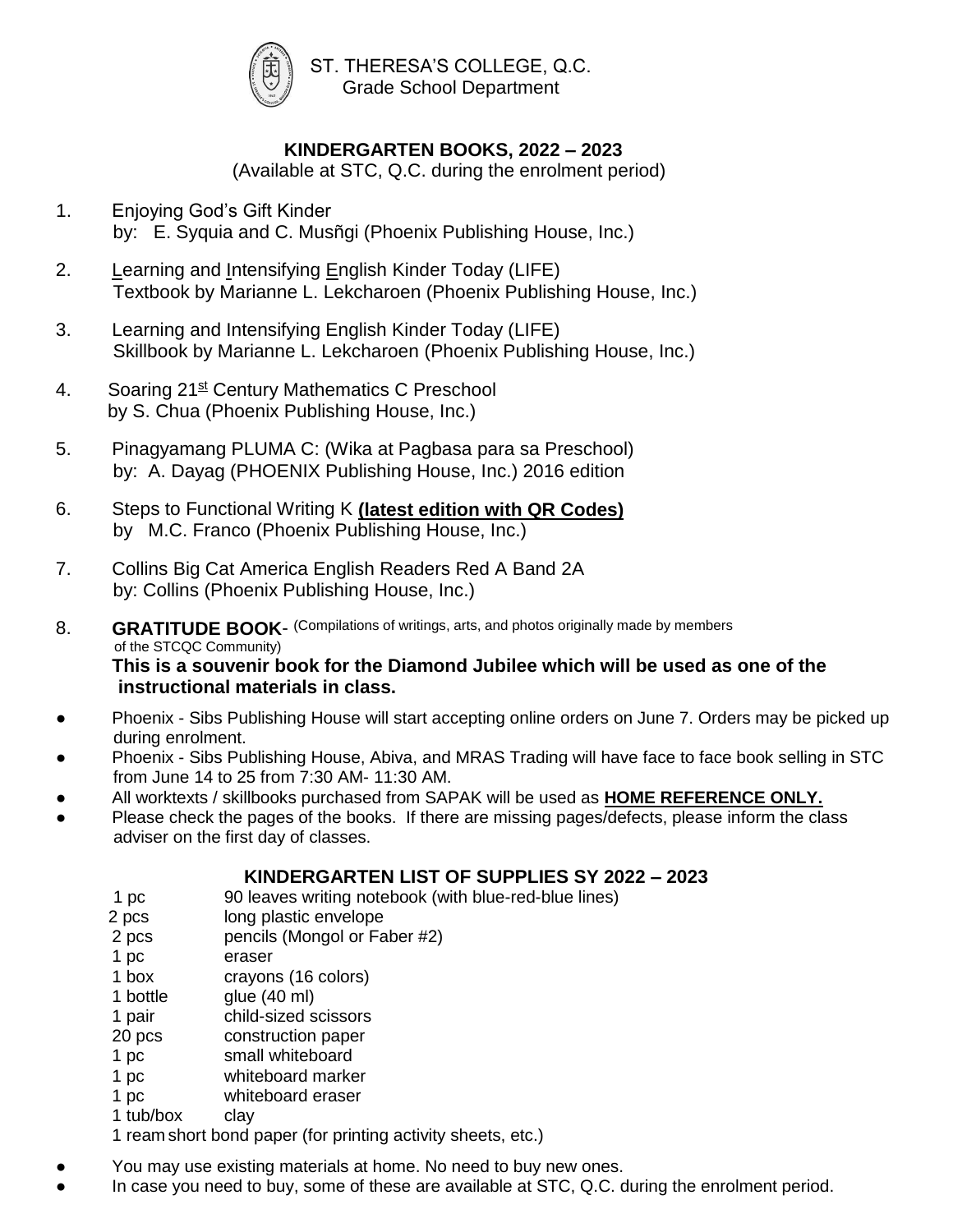

# **GRADE 1 LIST OF TEXTBOOKS/WORKBOOKS, 2022 – 2023**

(Available at STC, Q.C. during the enrolment period)

- 1. Discovering God Our Father by: R.M. Rivera / M.R. Alejo; (PHOENIX Publishing House, Inc.)
- 2. Learning and Intensifying English Today 1 (LIFE) Textbook by: Gloria Lucia Umali and Gloria Cruz (PHOENIX Publishing House, Inc.)
- 3. Learning and Intensifying English Today 1 (LIFE) Skillbook by: Gloria Lucia Umali (PHOENIX Publishing House, Inc.)
- 4. LEARN and DO MATHS The Easy Way 1 by: Ma. Teresa Bayle (PHOENIX Publishing House, Inc.)
- 5. Science 1: Understanding Life Through Science by: Genevieve Arizalla-Pillar (PHOENIX Publishing House, Inc.)
- 6. Pinagyamang PLUMA 1: Wika at Pagbasa sa Elementarya 1 ni: Ailene Baisa-Julian (PHOENIX Publishing House, Inc.)
- 7. Bagong Lakbay ng Lahing Pilipino 1 (Alinsunod sa K to 12 Curriculum) ni: Alma M. Dayag (PHOENIX Publishing House, Inc.)
- 8. Sing, Sketch, Stretch, and Stay Healthy 1 by: Battad, Garcia, Limpin, Yang (ABIVA Publishing House, Inc.) Second Edition
- 9. Essentials of 21st Century Computer Education**...**Explore, Excite, and Excel…the Digital Way by Averos, Laygo, Manigque, Quito, Tion (Sibs Publishing House, Inc.)
- 10. STEPS to Functional Writing 1 by: V. Antonio (PHOENIX Publishing House, Inc.)
- 11. Book Report: The Mixed-Up Chameleon by: Eric Carle

12. **GRATITUDE BOOK-** (Compilations of writings, arts, and photos originally made by members of the STCQC Community) **This is a souvenir book for the Diamond Jubilee which will be used as one of the instructional materials in class.**

- Phoenix Sibs Publishing House will start accepting online orders on June 7. Orders may be picked up during enrolment.
- Phoenix Sibs Publishing House, Abiva, and MRAS Trading will have face to face book selling in STC from June 14 to 25 from 7:30 AM- 11:30 AM.
- All worktexts / skillbooks purchased from SAPAK will be used as **HOME REFERENCE ONLY.**
- Please check the pages of the books. If there are missing pages/defects, please inform the class adviser on the first day of classes.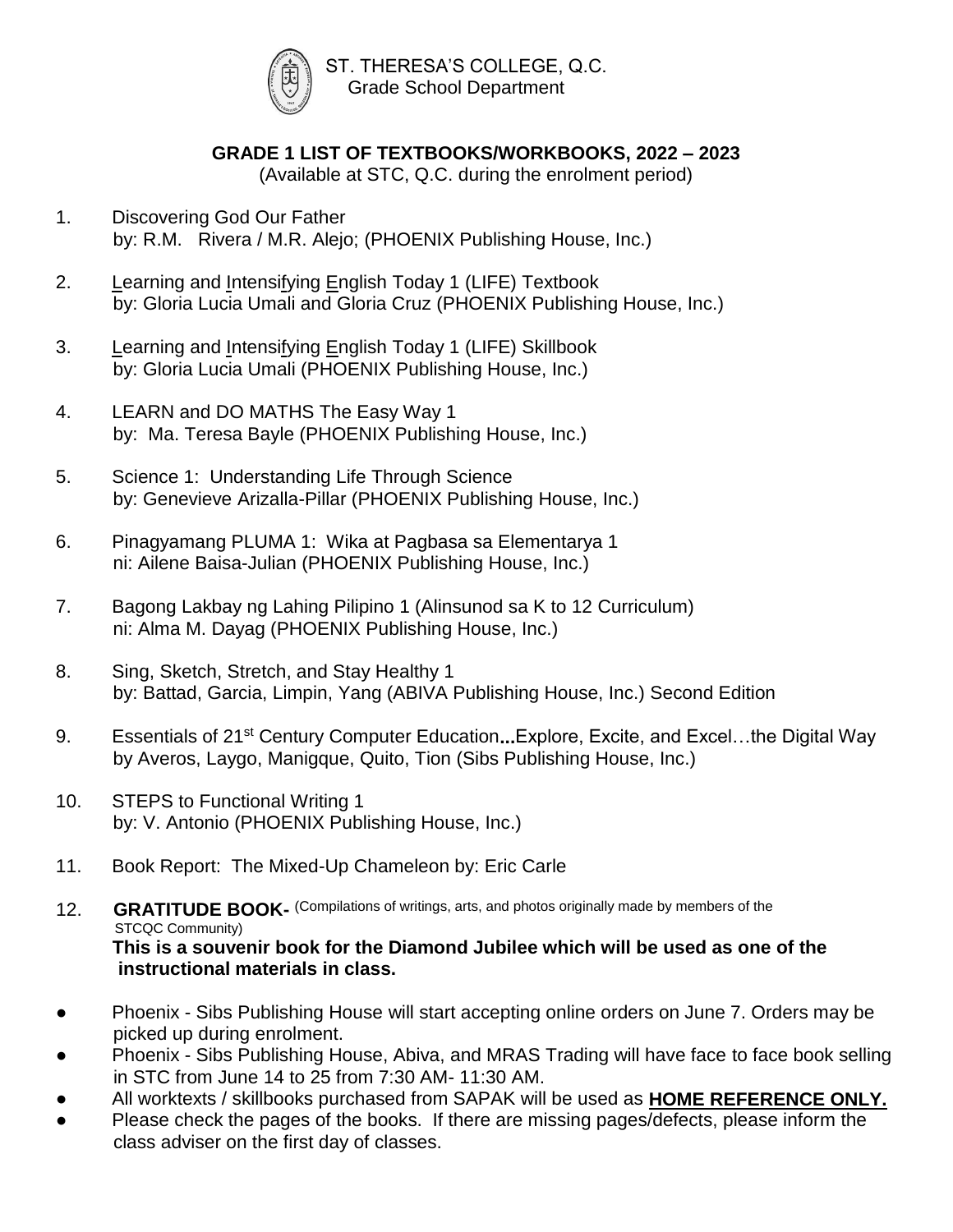#### **GRADE 1 LIST OF SUPPLIES SY 2022 – 2023**

| CL | any reusable notebook |
|----|-----------------------|
|    | rosary                |

- **Math** any reusable notebook *(for practice exercises)* Philippine play money *(coins and paper bills)* - needed for First Semester
- **Music** Music Journal *(any reusable notebook)*
- **AWE** any used clear envelope *(for keeping artworks and/or materials)* drawing book/sketchpad *(bond paper or oslo paper may also be used as an alternative)* paint, paintbrush apron/black shirt *(for painting and clothing protection)* set of modelling clay

#### **Common Materials for the Level**:

- ★ any reusable notebook *(for drills/exercises)*
- ★ long brown envelope with plastic envelope *(for worksheets)*
- ★ pencils and eraser
- ★ pad paper *(if possible Grade 2)*
- ★ crayons/coloring materials
- ★ whiteboard, whiteboard marker, and whiteboard eraser *(Show Me board)*
- ★ long bond paper *(for printing of worksheets)*
- You may use existing materials at home. No need to buy new ones.
- In case you need to buy, some of these are available at STC, Q.C. during the enrolment period.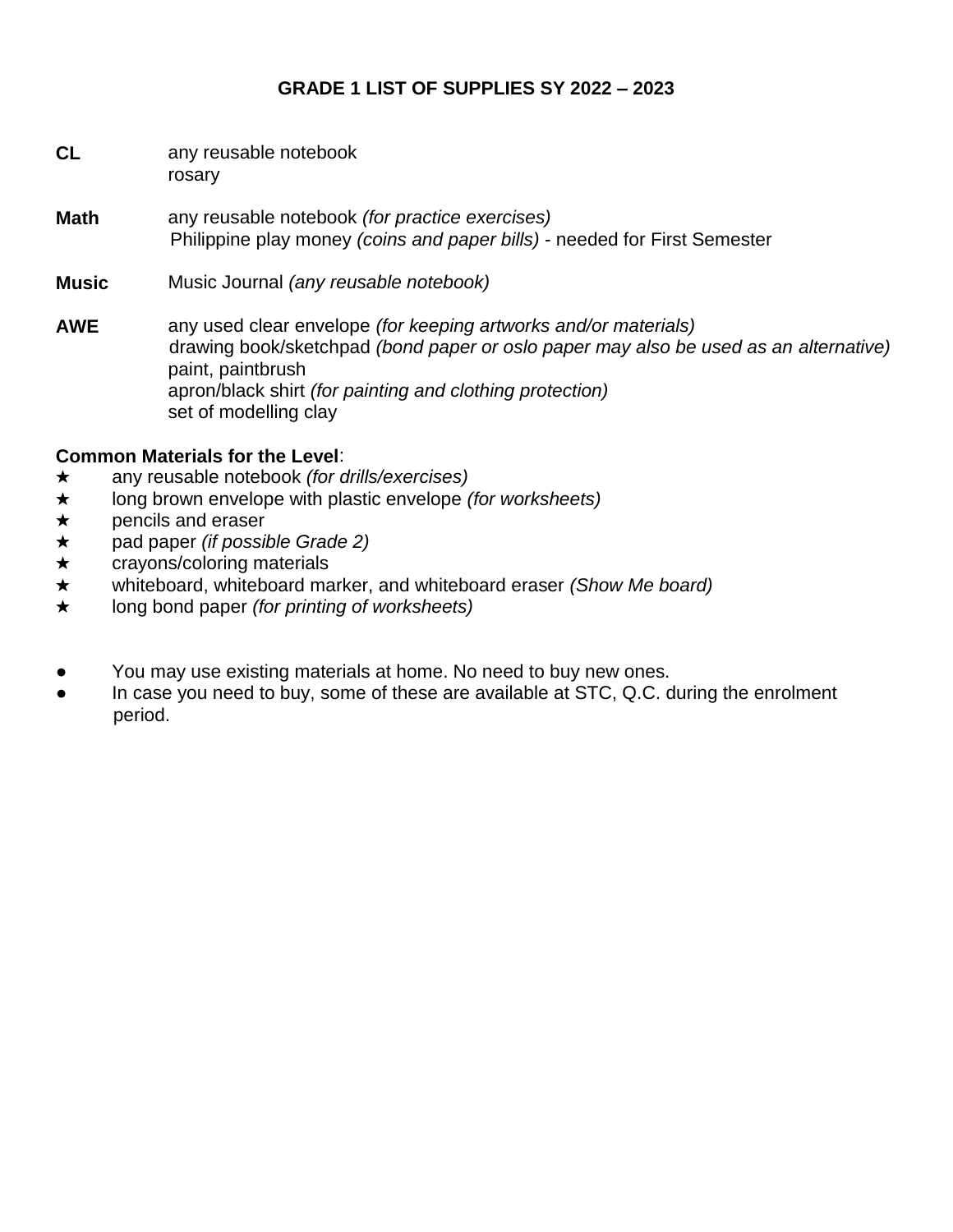

#### **GRADE 2 LIST OF TEXTBOOKS/WORKBOOKS, 2022 – 2023**

(Available at STC, Q.C. during the enrolment period)

- 1. Celebrating God's Love, The Eucharist by: M.F. Dimalanta / N. Peralta (PHOENIX Publishing House, Inc.) 3<sup>rd</sup> Edition
- 2. Learning and Intensifying English Today 2 (LIFE) Textbook by: Norma J. Serrano; (PHOENIX Publishing House, Inc.)
- 3. Learning and Intensifying English Today 2 (LIFE) Skillbook by: Norma J. Serrano and Charito Nepas (PHOENIX Publishing House, Inc.)
- 4. LEARN and DO MATHS The Easy Way 2 by: Debbie Grafil (PHOENIX Publishing House, Inc.)
- 5. Science 2: Understanding Life Through Science by: Darius Regis, Rosalyn Caisip-Chavez et al.,Genevieve Arizalla-Pillar (PHOENIX Publishing House, Inc.)
- 6. Pinagyamang PLUMA 2: Wika at Pagbasa sa Elementarya 2 ni: Emily V. Marasigan (PHOENIX Publishing House, Inc.)
- 7. Bagong Lakbay ng Lahing Pilipino 2 (Alinsunod sa K to 12 Curriculum) ni: Emily V. Marasigan (PHOENIX Publishing House, Inc.)
- 8. Sing, Sketch, Stretch, and Stay Healthy 2 (2013 edition) by: Battad, Limpin, Cano, Victoria (ABIVA Publishing House, Inc.) Second Edition
- 9. Essentials of 21st Century Computer Education…Explore, Excite, and Excel…the Digital Way by Averos, Laygo, Manigque, Quito, Tion (Sibs Publishing House, Inc.)
- 10. STEPS to Functional Writing 2 by: V. Antonio (PHOENIX Publishing House, Inc.)
- 11. Book Report: Strega Nona by: Tomie dePaola

12. **GRATITUDE BOOK-** (Compilations of writings, arts, and photos originally made by members of the STCQC Community) **This is a souvenir book for the Diamond Jubilee which will be used as one of the instructional materials in class.**

- Phoenix Sibs Publishing House will start accepting online orders on June 7. Orders may be picked up during enrolment.
- Phoenix Sibs Publishing House, Abiva, and MRAS Trading will have face to face book selling in STC from June 14 to 25 from 7:30 AM- 11:30 AM.
- All worktexts / skillbooks purchased from SAPAK will be used as **HOME REFERENCE ONLY.**
- Please check the pages of the books. If there are missing pages/defects, please inform the class adviser on the first day of classes.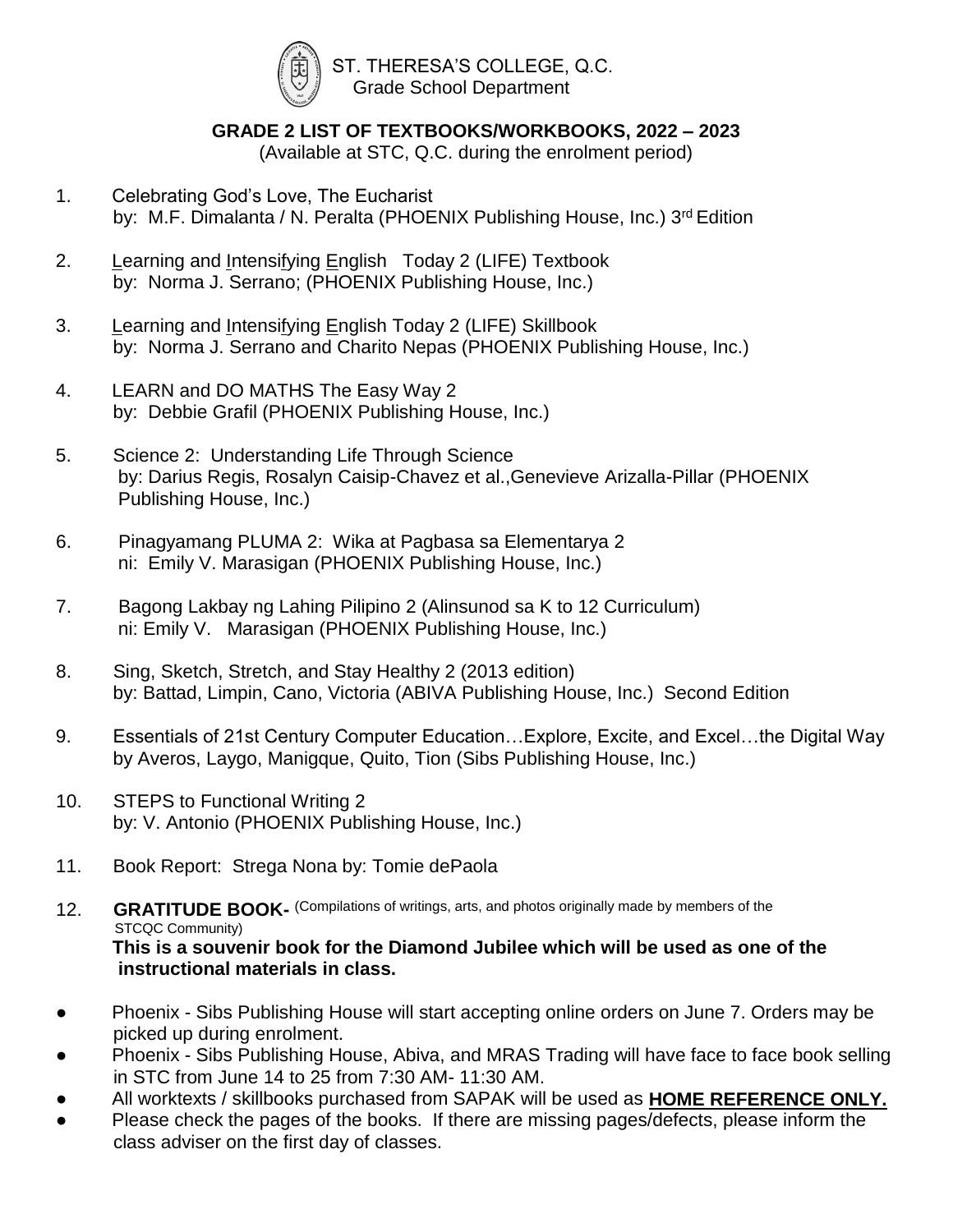#### **GRADE 2 LIST OF SUPPLIES SY 2022 – 2023**

| <b>CLE</b> | Rosary                                                                                                                                                                                                                                                                    |
|------------|---------------------------------------------------------------------------------------------------------------------------------------------------------------------------------------------------------------------------------------------------------------------------|
| Math       | Philippine Play Money (bills and coins)                                                                                                                                                                                                                                   |
| <b>AWE</b> | Drawing Book (could be replaced with 1 pack of short bond paper<br>and Oslo paper)<br><b>Poster Paint or Watercolor</b><br>Paint brush<br>Apron (if available)<br>Set of Modeling Clay<br>Clear Expandable Envelope (will be used to store all artworks and<br>materials) |

Music **Music 1 Music notebook with big staff** Any Recycled Notebook

#### **Common Materials for the level:**

- 1 thick notebook (for assignments/ reminders)
- Any recycled notebook for all academic subjects (CLE, English, Filipino, AP, Science, and Math)
- Mongol #2 pencil with eraser
- 1 whiteboard with whiteboard marker and eraser (old one maybe used)
- Grade 3 pad paper
- Crayons
- 12 inch ruler
- ★ You may use existing materials at home. No need to buy new ones.
- ★ In case you need to buy, some of these are available at STC, Q.C. during the enrollment period.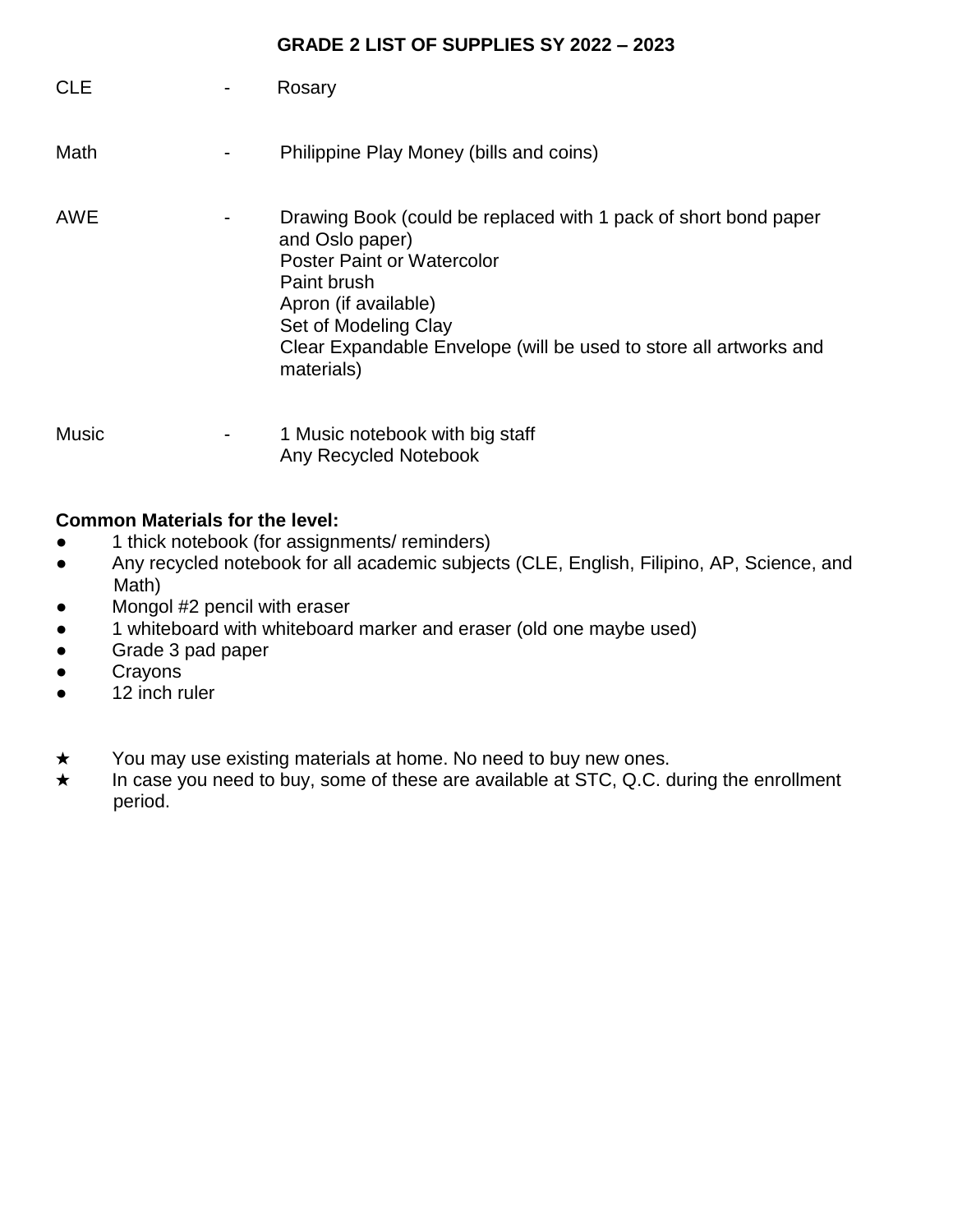

#### **GRADE 3 LIST OF TEXTBOOKS/WORKBOOKS, 2022 – 2023**

(Available at STC, Q.C. during the enrolment period)

- 1. Gathering in Christ's Love by: M.L. Villanueva (PHOENIX Publishing House, Inc.)
- 2. Learning and Intensifying English Today 3 (LIFE) Textbook by: Catherine Franco; (PHOENIX Publishing House, Inc.)
- 3. Learning and Intensifying English Today 3 (LIFE) Skillbook by: Catherine Franco (PHOENIX Publishing House, Inc.)
- 4. LEARN and DO MATHS The Easy Way 3 by: Ma. Teresa Bayle and Elizabeth Mendoza (PHOENIX Publishing House, Inc.)
- 5. Science 3: Understanding Life Through Science by: Rosalyn Caisip-Chavez, Ginaline Pane- David et al. (PHOENIX Publishing House, Inc.)
- 6. Pinagyamang PLUMA 3: Wika at Pagbasa sa Elementarya 3 ni: Alma M. Dayag (PHOENIX Publishing House, Inc.)
- 7. Bagong Lakbay ng Lahing Pilipino 3 (Alinsunod sa K to 12 Curriculum) ni Heiden Anorico (PHOENIX Publishing House, Inc.)
- 8. Sing, Sketch , Stretch, and Stay Healthy 3 by: Battad, Jugueta, Cano, Bada (ABIVA Publishing House, Inc.) Second Edition
- 9. Essentials of 21st Century Computer Education…Explore, Excite, and Excel…the Digital Way by Averos, Laygo, Manigque, Quito, Tion (Sibs Publishing House, Inc.)
- 10. STEPS to Functional Writing 3 by: N. Serrano (PHOENIX Publishing House, Inc.)
- 11. Book Report: The Magic Finger by: Roald Dahl

12. **GRATITUDE BOOK-** (Compilations of writings, arts, and photos originally made by members of the STCQC Community) **This is a souvenir book for the Diamond Jubilee which will be used as one of the instructional materials in class.**

- Phoenix Sibs Publishing House will start accepting online orders on June 7. Orders may be picked up during enrolment.
- Phoenix Sibs Publishing House, Abiva, and MRAS Trading will have face to face book selling in STC from June 14 to 25 from 7:30 AM- 11:30 AM.
- All worktexts / skillbooks purchased from SAPAK will be used as **HOME REFERENCE ONLY.**
- Please check the pages of the books. If there are missing pages/defects, please inform the class adviser on the first day of classes.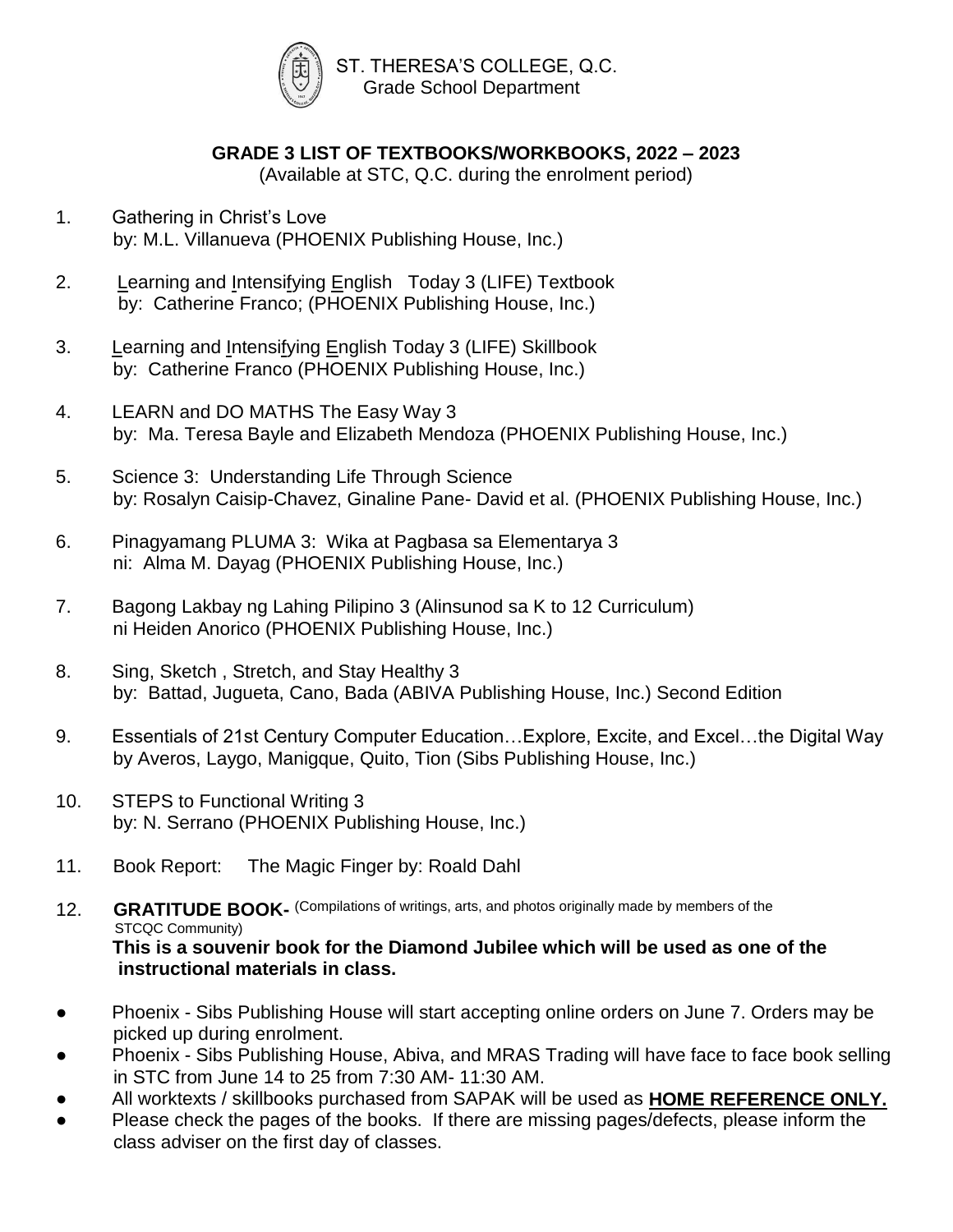#### **GRADE 3 LIST OF SUPPLIES SY 2022 – 2023**

- CLE Rosary
- English 1 Composition notebook 50 leaves
- AWE any recycled clear envelope (for keeping artworks and/or art materials) drawing book (8x12) paint & paint brush apron/black shirt (for painting & clothing protection) a set of modeling clay
- Music any recycled notebook for the Music Journal

#### **Common Materials for the Level**

- 1. Any recycled notebook for all academic subjects
- 2. Grade 4 pad paper
- 3. Whiteboard marker and pen
- 4. Whiteboard Eraser
- 5. Blue ballpen, ruler
- 6. Highlighter (to be used during asynchronous classes when they read books)
- 7. Crayon (16 colors)
- 7. Pencils and erasers
- 8. 10 pcs. Oslo/bond paper
- 9. ruler
- You may use existing materials at home. No need to buy new ones.
- In case you need to buy, some of these are available at STC, Q.C. during the enrolment period.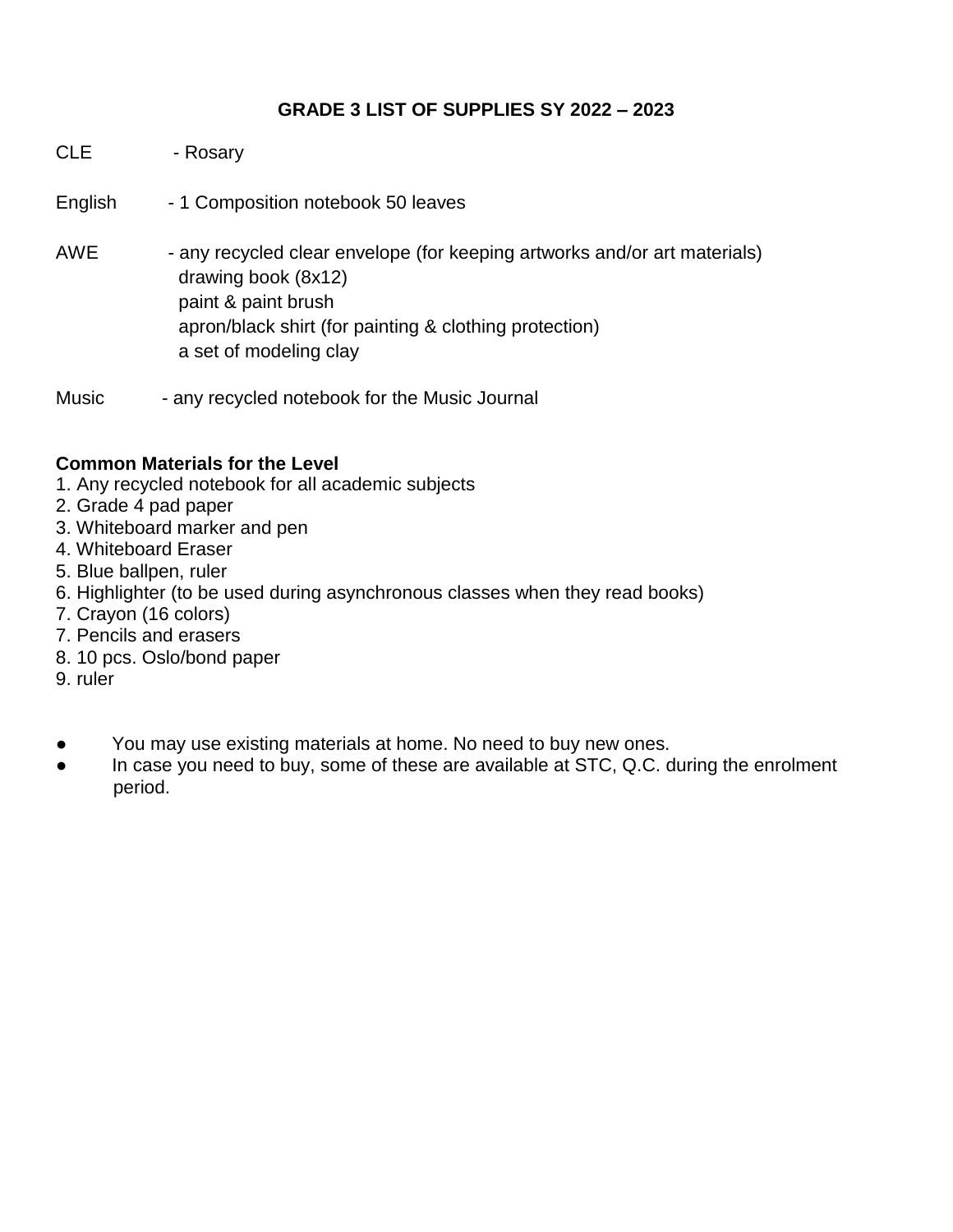

# **GRADE 4 LIST OF TEXTBOOKS/WORKBOOKS, 2022 – 2023**

(Available at STC, Q.C. during the enrolment period)

- 1. Meeting Jesus in the Gospels by: Diana Sales (PHOENIX Publishing House, Inc.)
- 2. Learning and Intensifying English Today 4(LIFE) Textbook by: Emilia C. Mesa and Ma. Monica Garcia (PHOENIX Publishing House, Inc.)
- 3. Learning and Intensifying English Today 4 (LIFE) Skillbook by: Emilia C. Mesa; (PHOENIX Publishing House, Inc.)
- 4. Learn and Do Maths the Easy Way 4 by: Debbie Grafil et. al (PHOENIX Publishing House.,Inc.)
- 5. Science 4: Understanding Life Through Science by: Winona Yapit-Diola (PHOENIX Publishing House, Inc.)
- 6. Pinagyamang PLUMA: Wika at Pagbasa sa Elementarya 4 by: Alma M. Dayag (PHOENIX Publishing House, Inc.)
- 7. Bagong Lakbay ng Lahing Pilipino 4, (Alinsunod sa K to 12 Curriculum) nina: Aileen Baisa Julian et al. (PHOENIX Publishing House, Inc.)
- 8. Sing, Sketch, Stretch, and Stay Healthy 4 by: Ortega, Jugueta, Cano, Victoria (ABIVA Publishing House, Inc.) Second Edition
- 9. Essentials of 21st Century Computer Education…Explore, Excite, and Excel…the Digital Way by Averos, Laygo, Manigque, Quito, Tion (Sibs Publishing House, Inc.)
- 10. STEPS to Functional Writing 4 by: N. Serrano (PHOENIX Publishing House, Inc.)
- 11. Home Economics and Livelihood Education 4 (4th Edition) by: Lee and Paragas (PHOENIX Publishing House, Inc.)
- 12. Book Report: a. The Family Under the Bridge by: Natalie Savage b. James and the Giant Peach by Roald Dahl
- 13. **GRATITUDE BOOK-** (Compilations of writings, arts, and photos originally made by members of the STCQC Community) **This is a souvenir book for the Diamond Jubilee which will be used as one of the instructional materials in class.**
- Phoenix Sibs Publishing House will start accepting online orders on June 7. Orders may be picked up during enrolment.
- Phoenix Sibs Publishing House, Abiva, and MRAS Trading will have face to face book selling in STC from June 14 to 25 from 7:30 AM- 11:30 AM.
- All worktexts / skillbooks purchased from SAPAK will be used as **HOME REFERENCE ONLY.**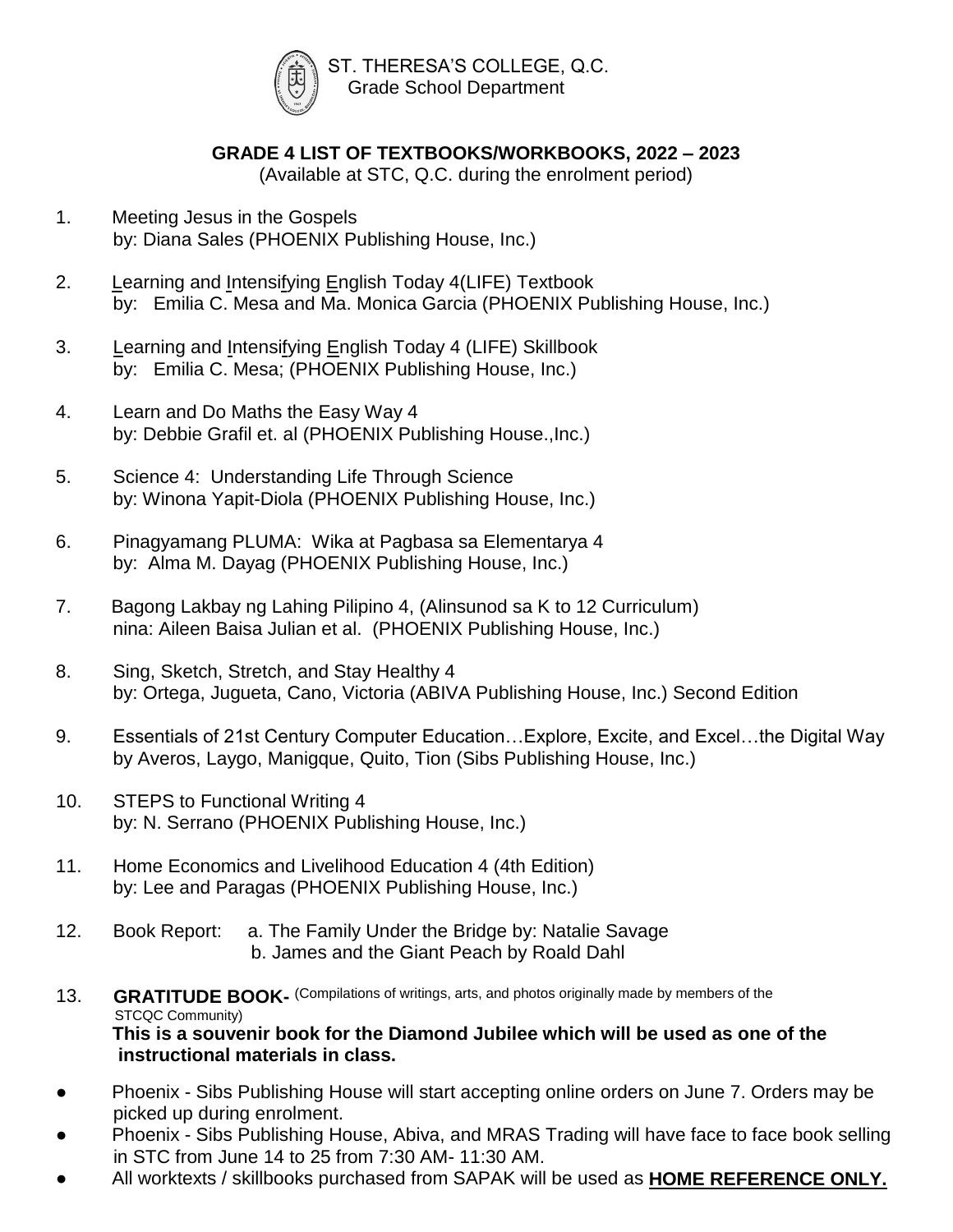Please check the pages of the books. If there are missing pages/defects, please inform the class adviser on the first day of classes.

## **GRADE 4 LIST OF SUPPLIES SY 2022 – 2023**

- CLE Yellow filler (Gratitude Journal)
- Math Ruler (with Centimeter as unit of measurement)

AP - Map of the Philippines (Political or Economic Map)

Music - Music notebook with big staves

AWE - Long Clear Plastic Envelope (for keeping the artworks)

- sketch pad or bond paper or oslo paper
- paint (blue, red, and yellow)
- paint brush
- set of modelling clay

Common Materials in the Level

- 1. Any recycled notebook for all academic subjects
- 2. Intermediate pad paper
- 3. Whiteboard marker and pen
- 4. Whiteboard Eraser
- 5. Blue ballpen, ruler
- 6. Highlighter (to be used during asynchronous pd when they read books)
- 7. Crayons (16 colors)
- 8. Pencil and eraser
- 9. Earphones/ headphones (optional)
- You may use existing materials at home. No need to buy new ones.
- In case you need to buy, some of these are available at STC, Q.C. during the enrolment period.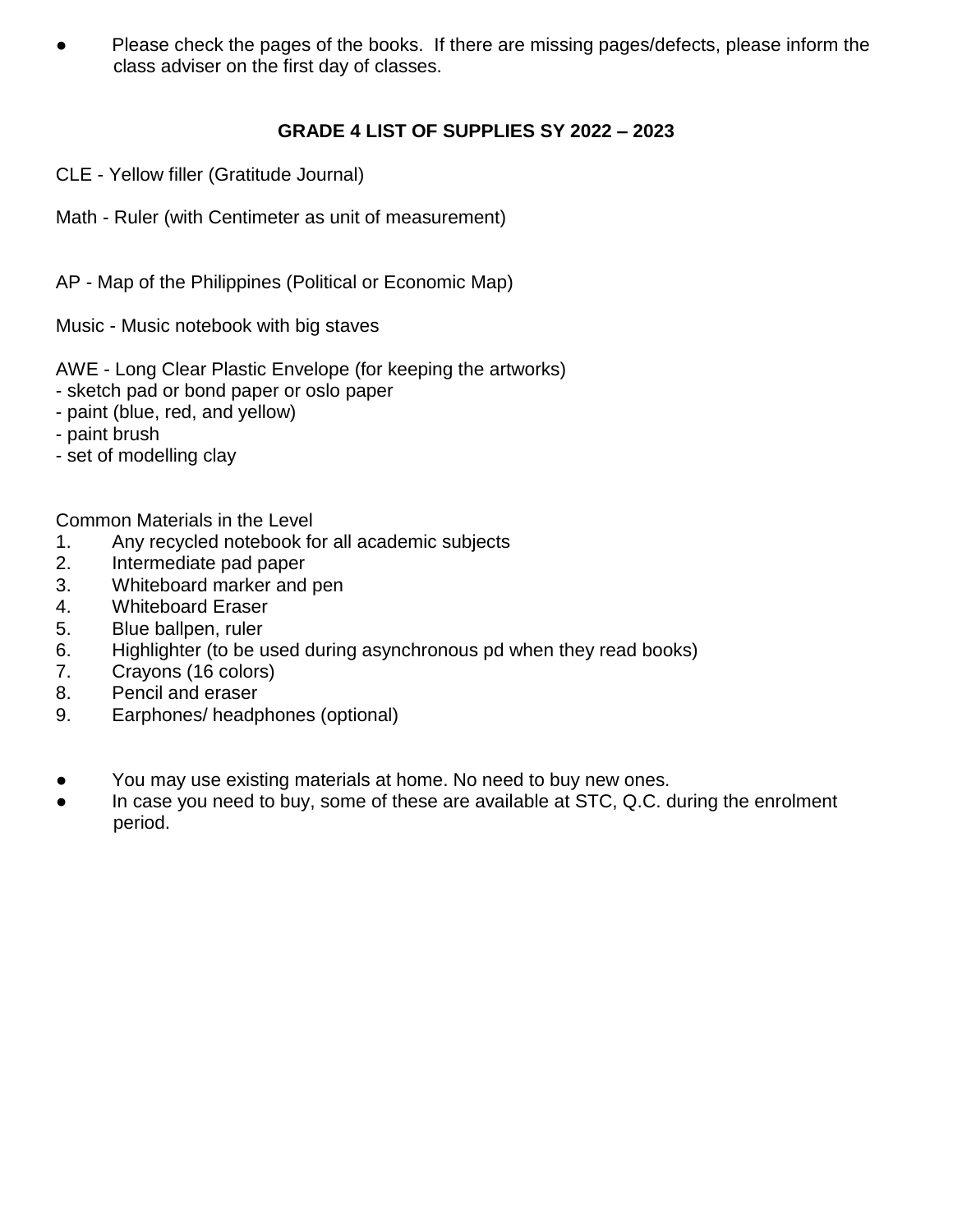

 ST. THERESA'S COLLEGE, Q.C. Grade School Department

**GRADE 5 LIST OF TEXTBOOKS/WORKBOOKS, 2022 – 2023**

(Available at STC, Q.C. during the enrolment period)

- 1. Encountering Jesus in the Sacraments by: E. Oledan / A. Rosana Jr. (PHOENIX Publishing House, Inc.)
- 2. Learning and Intensifying English Today 5 (LIFE) Textbook by: Virginia E. Antonio; (PHOENIX Publishing House, Inc.)
- 3. Learning and Intensifying English Today 5 (LIFE) Skillbook by: Virginia E. Antonio; (PHOENIX Publishing House, Inc.)
- 4. Learn and Do Maths the Easy Way 5 by: Debbie Grafil et. al (PHOENIX Publishing Co.,Inc.)
- 5. Science 5: Understanding Life Through Science by: Villapando-Casimiro, Yapit-Diola et al, (PHOENIX Publishing House, Inc.)
- 6. Pinagyamang PLUMA: Wika at Pagbasa para sa Elementarya 5 by: Ailene Baisa-Julian (PHOENIX Publishing House, Inc.)
- 7. Bagong Lakbay ng Lahing Pilipino 5 nina:Aileen Baisa Julian at Nestor Lontoc (PHOENIX Publishing House, Inc.)
- 8. Home Economics and Livelihood Education 5 (4th Edition) by: Fulgencio and Rafael (PHOENIX Publishing House, Inc.)
- 9. Sing, Sketch, Stretch, and Stay Healthy 5 by: Gemperoso, Garcia, Montecastro, Rivera (ABIVA Publishing House, Inc.) Second Edition
- 10. Essentials of 21st Century Computer Education…Explore, Excite, and Excel…the Digital Way by Averos, Laygo, Manigque, Quito, Tion (Sibs Publishing House, Inc.)
- 11. STEPS to Functional Writing 5 by: E. Mesa (PHOENIX Publishing House, Inc.)
- 12. Book Report: a. Island of the Blue Dolphins by: Scott O'Dell b. Number the Stars by: Lois Lowry
- 13. **GRATITUDE BOOK-** (Compilations of writings, arts, and photos originally made by members of the STCQC Community) **This is a souvenir book for the Diamond Jubilee which will be used as one of the instructional materials in class.**
- Phoenix Sibs Publishing House will start accepting online orders on June 7. Orders may be picked up during enrolment.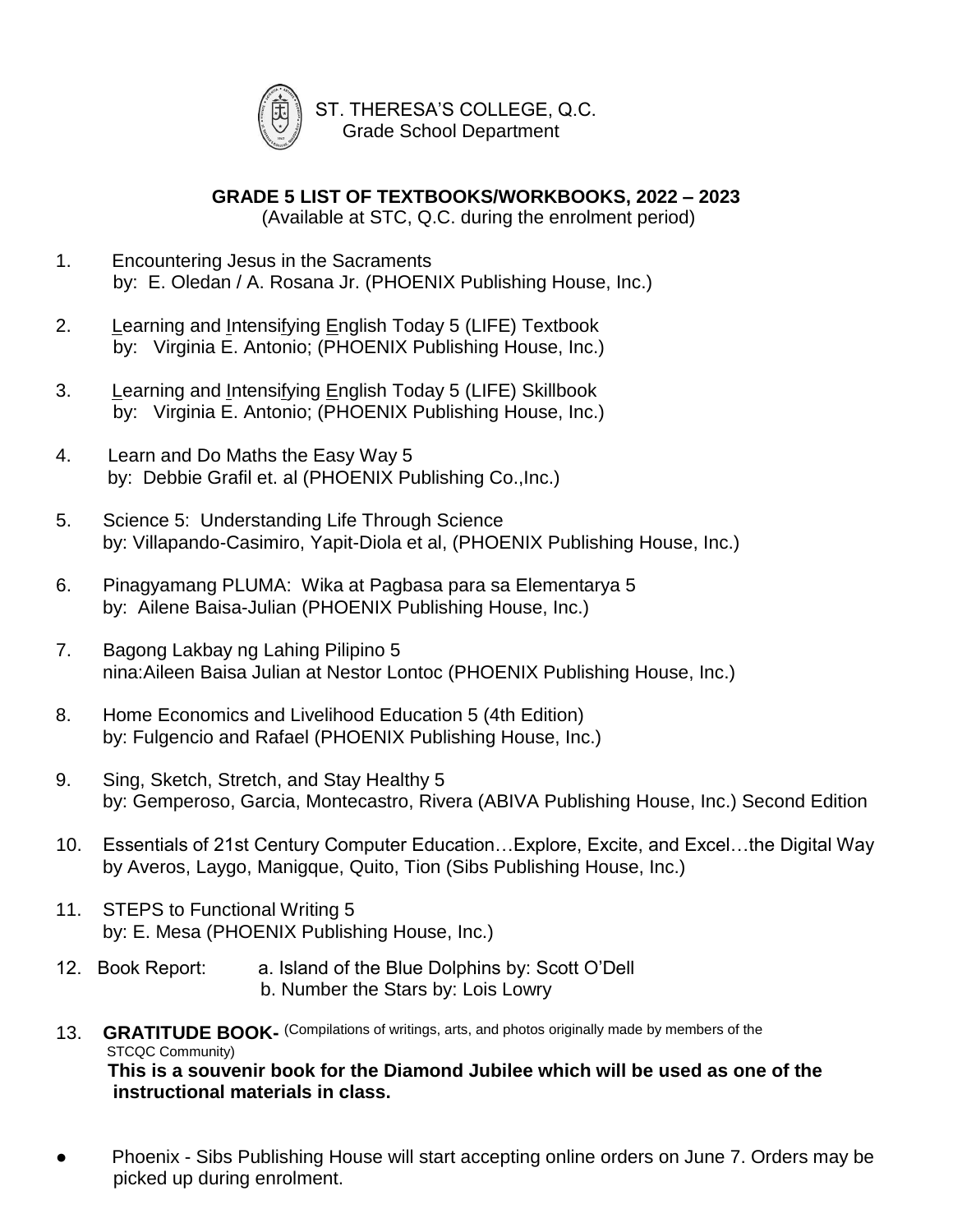- Phoenix Sibs Publishing House, Abiva, and MRAS Trading will have face to face book selling in STC from June 14 to 25 from 7:30 AM- 11:30 AM.
- All worktexts / skillbooks purchased from SAPAK will be used as **HOME REFERENCE ONLY.**
- Please check the pages of the books. If there are missing pages/defects, please inform the class adviser on the first day of classes.

#### **GRADE 5 LIST OF SUPPLIES SY 2022 – 2023**

- CLE 5 Yellow filler (Gratitude Journal)
- Math Whiteboard, whiteboard marker, white board eraser and notebook
- AP 5 Philippine map and World map
- PE 5 inflatable ball (volleyball size) for 3rd trim volleyball lesson;

English 5 - notebook (80 leaves - one notebook for Reading, Language, and Journal Writing)

Common Materials in the Level Blue ballpen, ruler Highlighter (to be used during asynchronous pd when they read books) Bond paper Coloring materials Intermediate pad paper

- You may use existing materials at home. No need to buy new ones.
- In case you need to buy, some of these are available at STC, Q.C. during the enrolment period.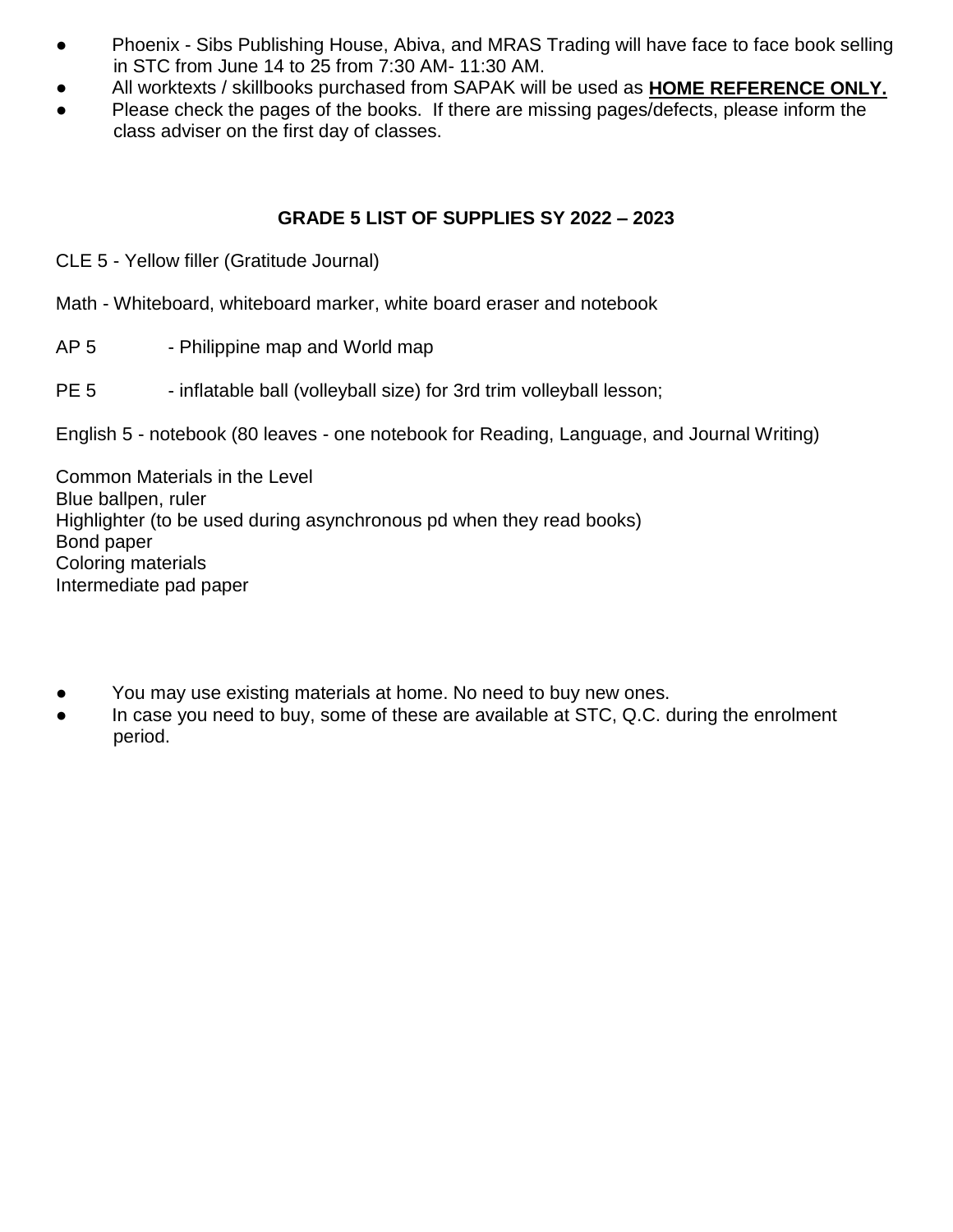

## **GRADE 6 LIST OF TEXTBOOKS/WORKBOOKS, 2022 – 2023**

(Available at STC, Q.C. during the enrolment period)

- 1. Following Jesus 6 by: E. Frago / A. T. Regino (PHOENIX Publishing House, Inc.)
- 2. Learning and Intensifying English Today 6 (LIFE) Textbook by: Ma. Concepcion M. Franco (PHOENIX Publishing House, Inc.)
- 3. Learning and Intensifying English Today 6 (LIFE) Skillbook by: Ma. Concepcion M. Franco (PHOENIX Publishing House, Inc.)
- 4. Learn and Do Maths the Easy Way 6 by: Jane Blanco and Ma. Teresa Bayle (PHOENIX Publishing House, Inc.)
- 5. Science 6: Understanding Life Through Science by: Rabina-Calica, RN, Yapit-Diola, et. al. (PHOENIX Publishing House, Inc.)
- 6. Pinagyamang PLUMA: Wika at Pagbasa para sa Elementarya 6 by: Emily D. Marasigan (PHOENIX Publishing House, Inc.)
- 7. Exodo ng Sambayanang Pilipino 6 nina: Bayle, Valencia and Zaraspe (PHOENIX Publishing House, Inc.)
- 8. Sing, Sketch, Stretch, and Stay Healthy 6 Second Edition by: Gemperoso, Garcia, Manigque, Montecastro, Rivera, (ABIVA Publishing House, Inc.)
- 9. Essentials of 21st Century Computer Education- Explore, Excite, and Excel…the Digital Way by Averos, Laygo, Manigque, Quito, Tion (Sibs Publishing House, Inc.)
- 10. Home Economics and Livelihood Education 6 (4th Edition) by: Bernardino and Paragas
- 11. STEPS to Functional Writing 6 by: E. Mesa (PHOENIX Publishing House, Inc.)
- 12. Book Report: a. Bridge to Terabithia by: Katherine Paterson b. Barefoot in Fire by: Barbara Anne Gamboa-Lewis

#### 13. **GRATITUDE BOOK-** (Compilations of writings, arts, and photos originally made by members of the STCQC Community) **This is a souvenir book for the Diamond Jubilee which will be used as one of the instructional materials in class.**

- Phoenix Sibs Publishing House will start accepting online orders on June 7. Orders may be picked up during enrolment.
- Phoenix Sibs Publishing House, Abiva, and MRAS Trading will have face to face book selling in STC from June 14 to 25 from 7:30 AM- 11:30 AM.
- All worktexts / skillbooks purchased from SAPAK will be used as **HOME REFERENCE ONLY.**